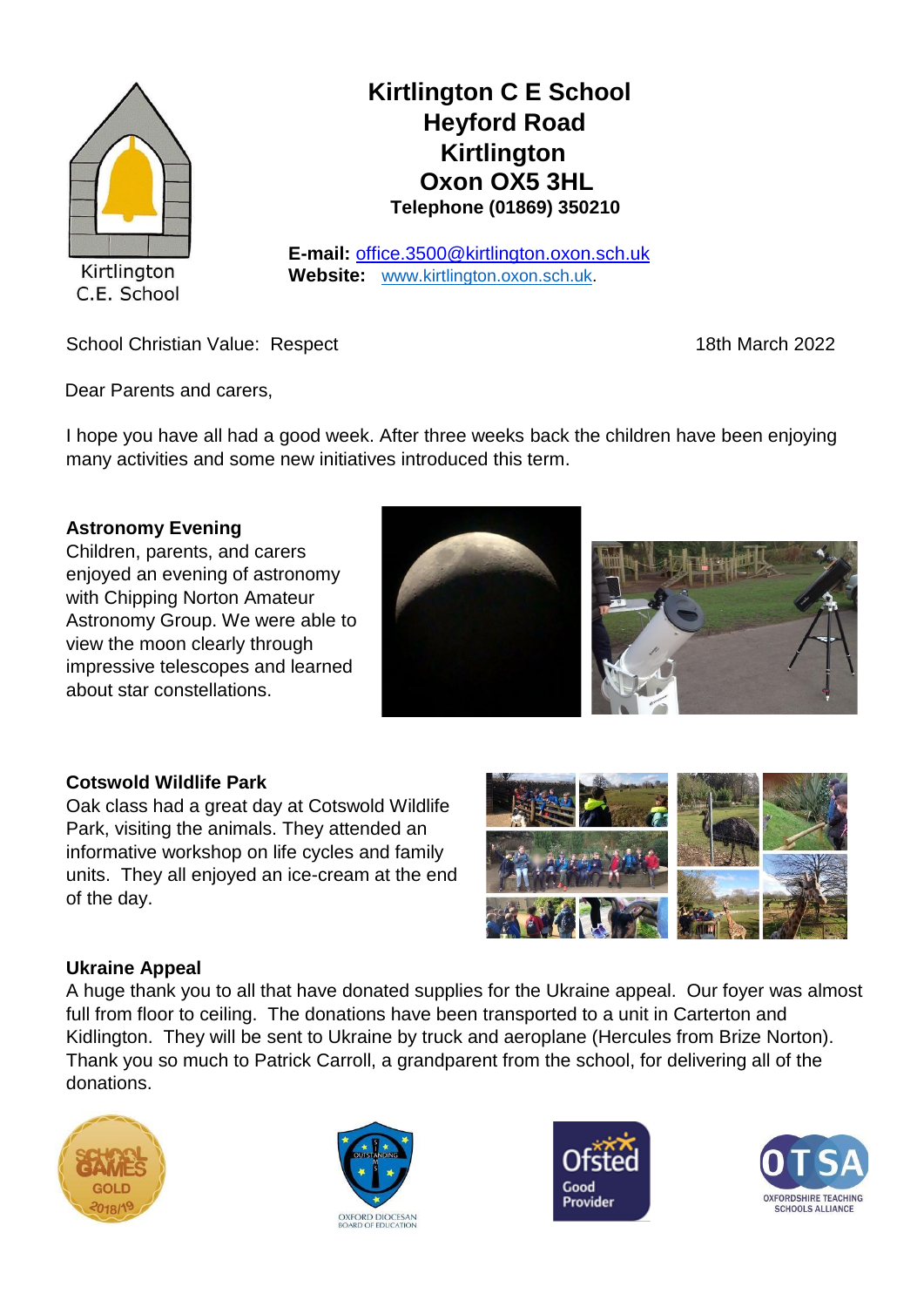## **British Science Week**

Children across the school have been taking part in science investigations. The theme for British Science week is growth and some of the activities have involved investigations for growth. Oak class are preparing for 'The Big Science' competition and investigating their own scientific questions!



## **Hedgerow Planting**

We were very lucky to be invited as a whole school to plant a new hedgerow at Kirtlington Orchard. Each child was given a hawthorn sapling to plant. We found out all about the importance of hedgerows from BBOWT – Berkshire, Bucks and Oxon Wildlife Trust, in an informative assembly. Thank you to Rosie Willcock and her team.



#### **Comic Relief**

Children wore something red to school, donated cakes, made a habitat for their red nose animal and took part in a talent contest and quiz. We have seen some amazing talents and had a wonderful day whilst raising funds for charity. You still have time to make a donation.

#### **Sports Clubs**

Ignite Sport have started running multisport sessions on a Monday afternoon with Willow and Oak Class. The children are thoroughly enjoying this. In addition to this, Ignite are delivering an after school club for children on Mondays until 4.15pm. After Easter, Oxford Hawkes Hockey